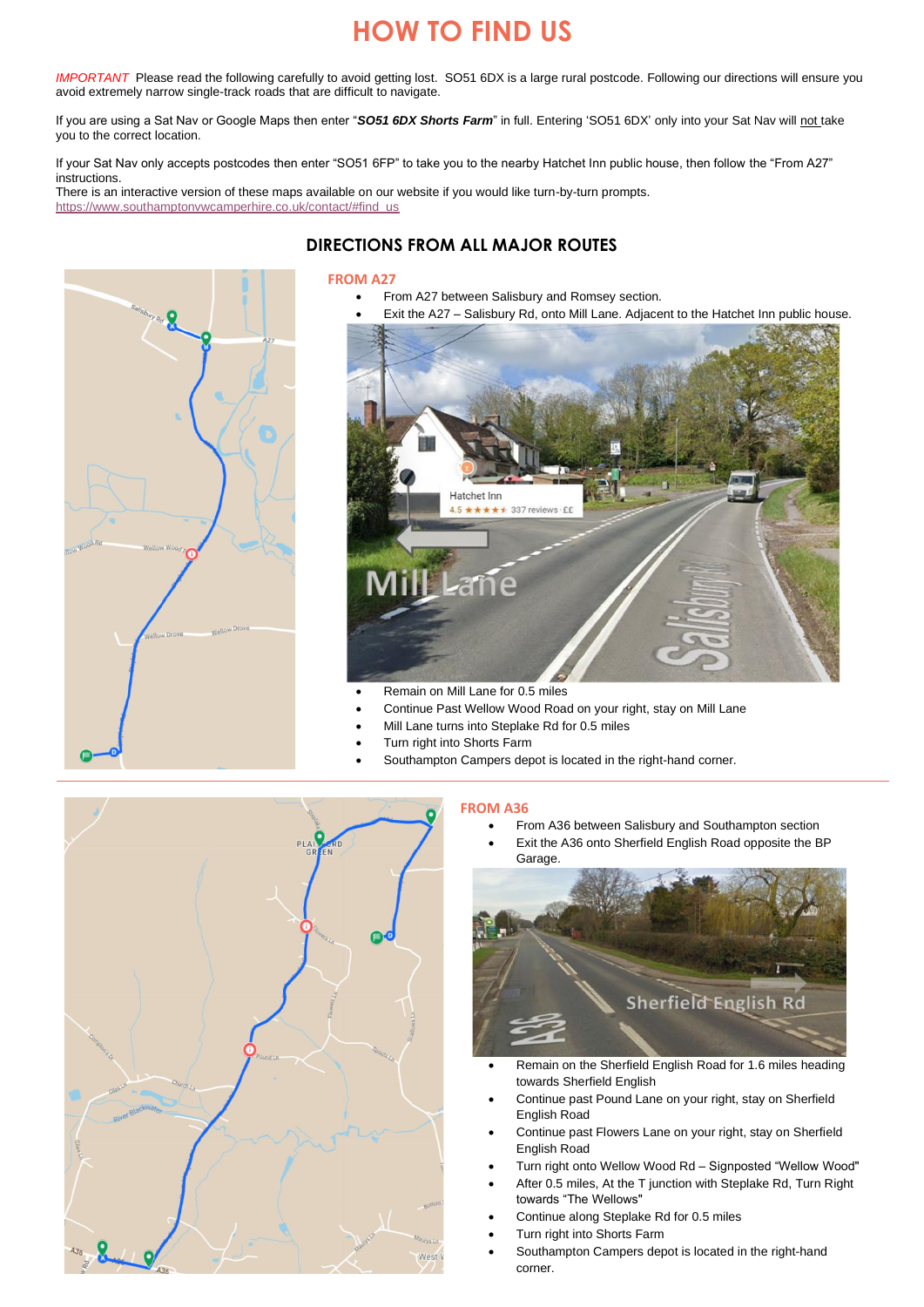**FROM M3**





- Heading South on M3
- At Junction 13, exit towards So'ton Docks/Bournemouth
- Merge onto M27
	- At junction 2, exit towards A36
- At the Ower Interchange roundabout, take the 3rd exit onto A36
- At Ower Roundabout, take the 2nd exit onto Salisbury Rd/A36
- Continue west on A36 for 3.5 miles
- Turn right onto Sherfield English Road opposite the nearby BP Garage on your left.
- Remain on the Sherfield English Road for 1.6 miles heading towards Sherfield English
- Continue past Pound Lane on your right, stay on Sherfield English Road
- Continue past Flowers Lane on your right, stay on Sherfield English Road
- Turn right onto Wellow Wood Rd Signposted "Wellow Wood"
- After 0.5 miles, At the T junction with Steplake Rd, Turn Right towards "The Wellows"
- Continue along Steplake Rd for 0.5 miles
- Turn right into Shorts Farm
- Southampton Campers depot is located in the right-hand corner.